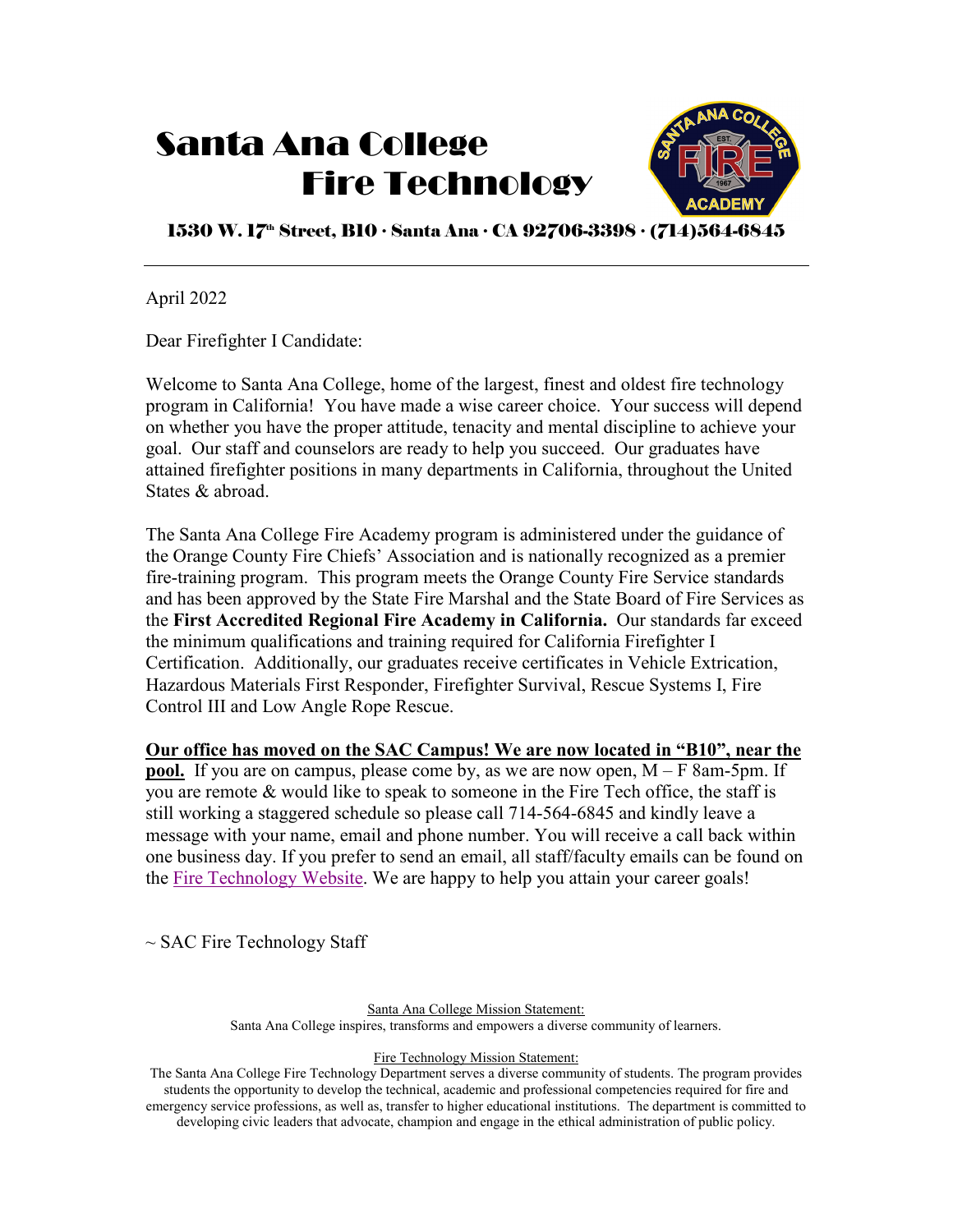## **INFORMATION SHEET/NEW STUDENT PROCEDURES FIREFIGHTER 1 PROGRAM**

## *STEPS TO COMPLETE ELIGIBILITY FOR BASIC FIRE ACADEMY*

#### STEP 1.

To learn as much as you can about gaining entry into our academy, please **sign up online** through our **[Career Center](https://www.sac.edu/StudentServices/Counseling/CareerCenter/Pages/default.aspx)** for the next available **Fire Technology Orientation.** You will need to have a student I.D. # for the college to sign up. Also, read all about the degree options available, such as our most popular Public Fire Service Option, online in the [Santa Ana College](https://www.sac.edu/CatalogAndSchedule/Pages/catalog.aspx)  [catalog.](https://www.sac.edu/CatalogAndSchedule/Pages/catalog.aspx)

You have made the decision to become a firefighter. There is considerable competition for every job, so provide yourself with every chance of success. Be properly prepared to take maximum advantage of all opportunities that will help you achieve your goal. The more you have to offer a potential employer the better your chances of being hired.

## *MEASURE YOUR EXISTING SKILLS AND ABILITIES*

### STEP 2.

 Our Assessment Center (AC) will send you an email with your English and Math placement recommendations based on your self-reported high school grades and GPA that you provided in your SAC application.

 Students who do not have access to their high school transcripts or studied outside of the U.S. can take the **Guided Self Placement**, which is available on the [AC website.](https://www.sac.edu/StudentServices/AssessmentCenter/Pages/default.aspx) It will take about 3 business days for students to receive an email.

Students can also meet with a Counselor in the AC during the drop-in hours, listed on their website. The Assessment Center is located in the Library building on the second floor (L-223). Their Phone  $\#$  is (714) 564-6148

**Students with an AA degree or higher are exempt from 3SP requirements**, which include, placement, orientation, and educational planning.

## *GENERAL EDUCATION IS AN IMPORTANT PART OF THIS TRAINING*

#### STEP 3.

Study Smart! Take your courses in the recommended sequence to achieve high grades in courses required for this major. If you are working, do not take a class load greater than you can successfully handle. Completion of general education classes before you begin your studies in this major will improve your chance for success. General education courses are listed in the catalog and should be reviewed with the Counselor before enrolling.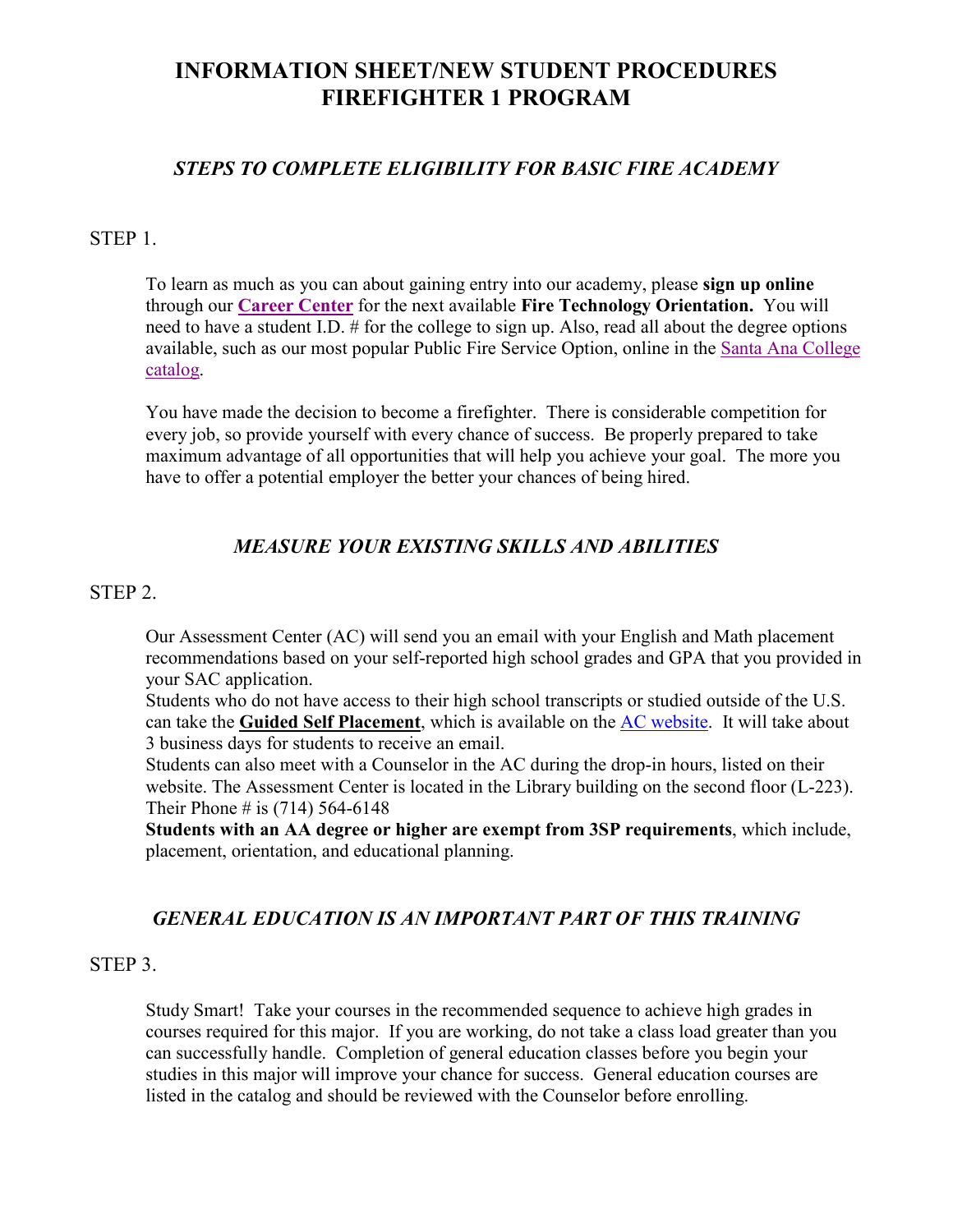## *TAKE THE FIRE TECHNOLOGY CORE CLASSES*

#### STEP 4.

All core classes must be completed with a grade of "C" or better to be eligible for the Basic Fire Academy. Fire Technology 101 & 102 must be taken prior to taking 104, 105 and 106.

3.0 Units - Fire Technology 101, Fire Protection Organization

3.0 Units - Fire Technology 102, Fire Behavior and Combustion

3.0 Units - Fire Technology 103, Principles of Fire & Emergency Services Safety & Survival

3.0 Units - Fire Technology 104, Fire Prevention

3.0 Units - Fire Technology 105, Building Construction for Fire Protection

3.0 Units - Fire Technology 106, Fire Protection Systems

3.0 Units - Fire Technology 121, Physical Fitness for Public Safety Personnel

0.3 Units - Fire Technology 121L, Physical Fitness for Public Safety Personnel - Performance and Assessment

#### *OPENING A FILE*

#### STEP 5.

Upon successful completion of Fire Technology 101 & 102, email [barker\\_hillary@sac.edu](mailto:barker_hillary@sac.edu) to complete a Prerequisite Verification check-off sheet and "open your file". **Keep your address, phone numbers & email up-to-date with the Fire Technology Office, in addition to the Admissions Office, in case we need to contact you.** 

#### *FIRE ACADEMY 008, PHYSICAL ABILITY TEST (BIDDLE)*

#### STEP 6.

A physical ability test is required to be eligible for the Basic Fire Academy. You register for the class online under FAC 008. All students must pre enroll & pay, as **there is no on-site enrollment**. The physical ability test is a pass/fail exam. Once your file is open, **it is your responsibility to make and turn in a copy** of the Physical Ability letter into our office, (**keeping the original for yourself**). Most Fire Departments require a physical ability test prior to employment.

The Physical Ability test was designed to identify persons who can meet the physical demands of a firefighter. To pass the Physical Ability Test, candidates must complete all of the events successfully within the required time standard of 9:34. This test was developed and validated with firefighters from 41 different cities in both Orange and Los Angeles counties. The test is a work sample test designed to simulate tasks performed by firefighters during fire suppression operations and other emergencies. **BE ADVISED IF YOU PASS THIS ASSESSMENT AT A MINIMAL LEVEL, YOU MAY NOT HAVE THE STRENGTH AND STAMINA NECESSARY TO SUCCESSFULLY COMPLETE THE ACADEMY.**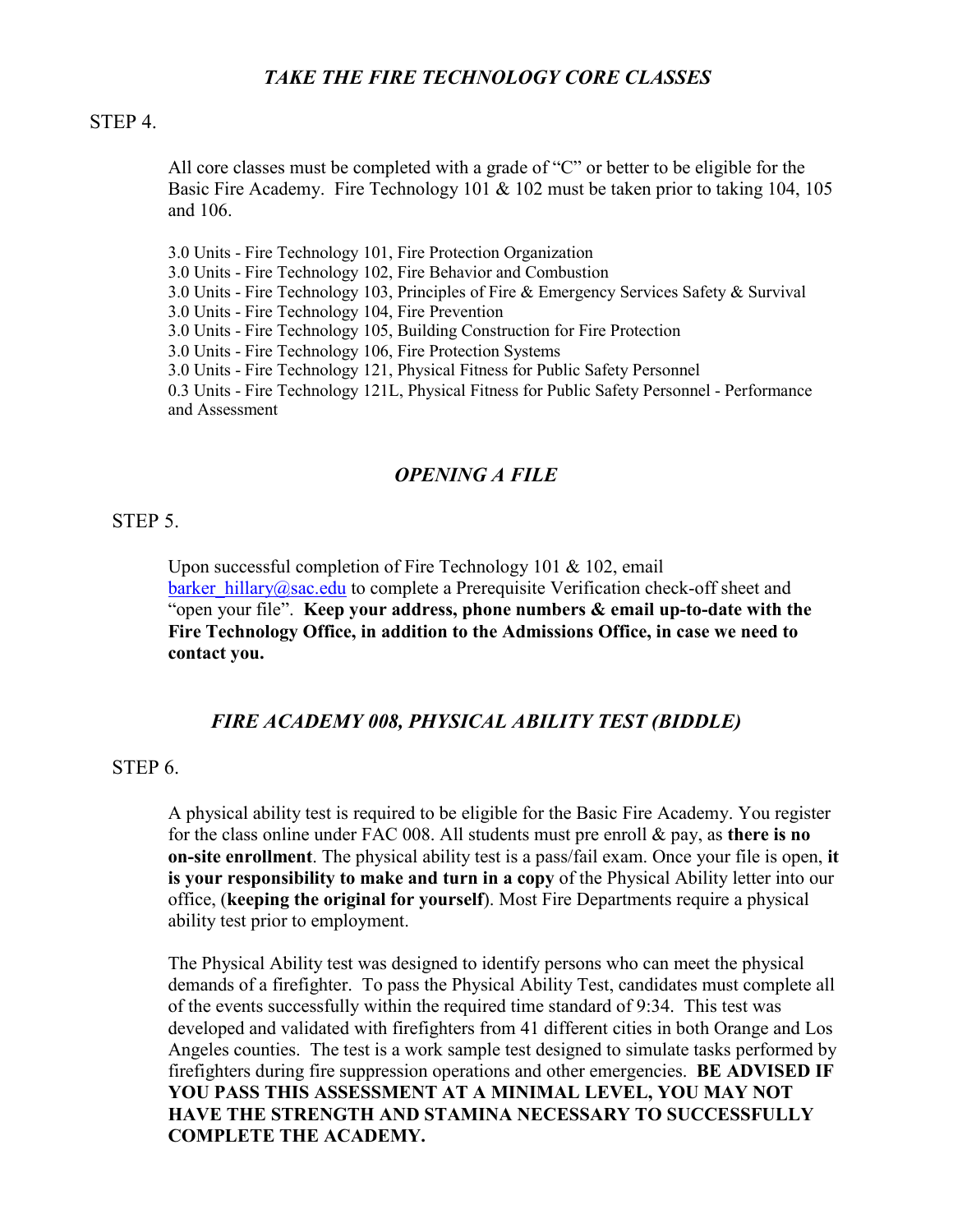Candidates may only participate in the test once in a single day (once per semester). If you fail, you may return on a subsequent test day for another attempt. Physical Ability tests are scheduled approximately once per month during the fall and spring semesters and can only be taken 6 months at a time with our college. Physical Ability training classes (FAC 018 B, C & D) are also offered throughout the semester for students who need additional workouts and training towards the Biddle. The FTC 121L class will also provide you with a description and an opportunity to practice the Biddle test.

## *EMERGENCY MEDICAL TECHNICIAN I*

#### STEP 7.

You must complete an **Emergency Medical Technician I** course that leads to National Registry. Upon completion of your EMT Course you must take & pass the **National Certification Exam** to receive **certification in the state of California as an EMT. This must be done prior to attending the academy.** If you possess the "California State License EMT Card" you may also provide us with a copy of that. It does supersede the 'National Registry Card.'

**Note:** Please bring a copy of your National Registry card or CA EMT License to Fire Technology Office, B10, for your file. Prerequisite for most EMT courses: CPR Healthcare Provider Card.

## *MEDICAL EXAMINATION*

#### STEP 8.

A medical exam is **required** for all academy students prior to their academy placement.

 You can use any physician you choose. However, be sure your doctor understands the requirements and **you know what your costs will be up-front**.

Your doctor will need the **NFPA 1582 Standards booklet and the medical form** to complete your medical examination. You can purchase the National Fire Protection Agency, 1582 Standards (NFPA 1582) booklet from the Firefighter Bookstore and obtain the medical exam form from the Fire Technology Office. A list of providers is included in that packet.

In addition to a completed medical exam form, you must provide the Fire Technology Office with a signed statement from a licensed physician stating you meet the standards of NFPA 1582. **Turn in a copy of the front page of your medical report form which has the doctor's approval and signature. Keep the original for yourself.** The medical examination is comprehensive because it is very similar to the exams fire departments use to screen new employees. The medical exam will let you know if you meet minimum medical hiring standards. This medical is valid for **two years** from the first examination date.

If you are unable to meet the NFPA 1582 medical requirements, you may not qualify for employment as a firefighter. You may want to consider other options in the fire service such as fire protection engineer, fire inspector, investigation, sprinkler installation, etc.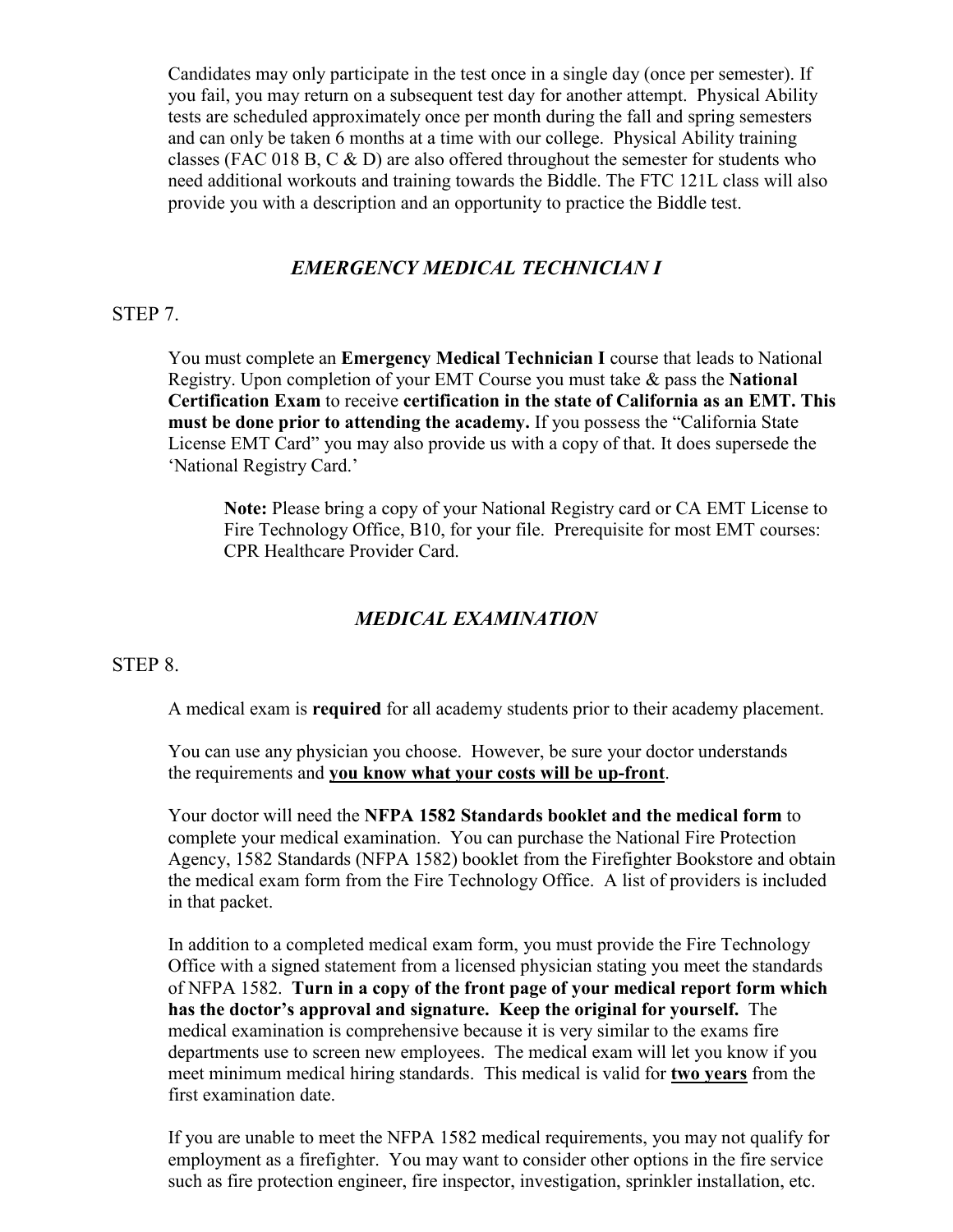## *TO BE ELIGIBLE FOR THE BASIC FIRE ACADEMY*

#### STEP 9.

**It is a first come, first serve basis**. Students will be placed immediately in the **next available academy** upon successful completion of all academy prerequisites.

The academy prerequisites students **must** have completed are listed below:

- A. You have 'opened a file' with the Fire Technology Office, B10, after completion of FTC 101 & 102 with the grades posted.
- B. Passed all Prerequisite Classes with a "C" or better grade:

FTC 101, Fire Protection Organization FTC 102, Fire Behavior & Combustion FTC 103, Principles of Fire & Emergency Services Safety & Survival FTC 104, Fire Prevention FTC 105, Building Construction for Fire Protection FTC 106, Fire Protection Systems FTC 121, Physical Fitness for Public Safety Personnel FTC 121L, Physical Fitness for Public Safety Personnel - Performance and Assessment

- C. Provide the Fire Technology Office with a **copy** of your **"National Registry Card"** from an EMT course which meets DOT standards. If you possess the "California State License EMT Card" you may also provide us with a copy of that. It does supersede the 'National Registry Card'
- D. Provide the Fire Technology Office with a **copy** of your **Official Biddle Certificate** - FAC 008 - Physical Ability Test (NOT done in FTC 121L)
- E. A complete Medical that has been **checked off & signed** by either Dr. listed on our Medical Form or by your own Dr.

**If it becomes necessary for a student to give up their spot in an academy prior to notification of the Pre-Academy (P.A.M.) meeting, and they notify the Fire Technology Office, the student will be assigned to a future academy.** 

**If a student fails to meet deadlines they will forfeit their spot in the academy.**

### STEP 10.

An Academy Coordinator will notify candidates, by email, of: Basic Fire Academy start date Registration information Pre-Academy meeting date (P.A.M.) **So please make sure your contact information is current in your file.**